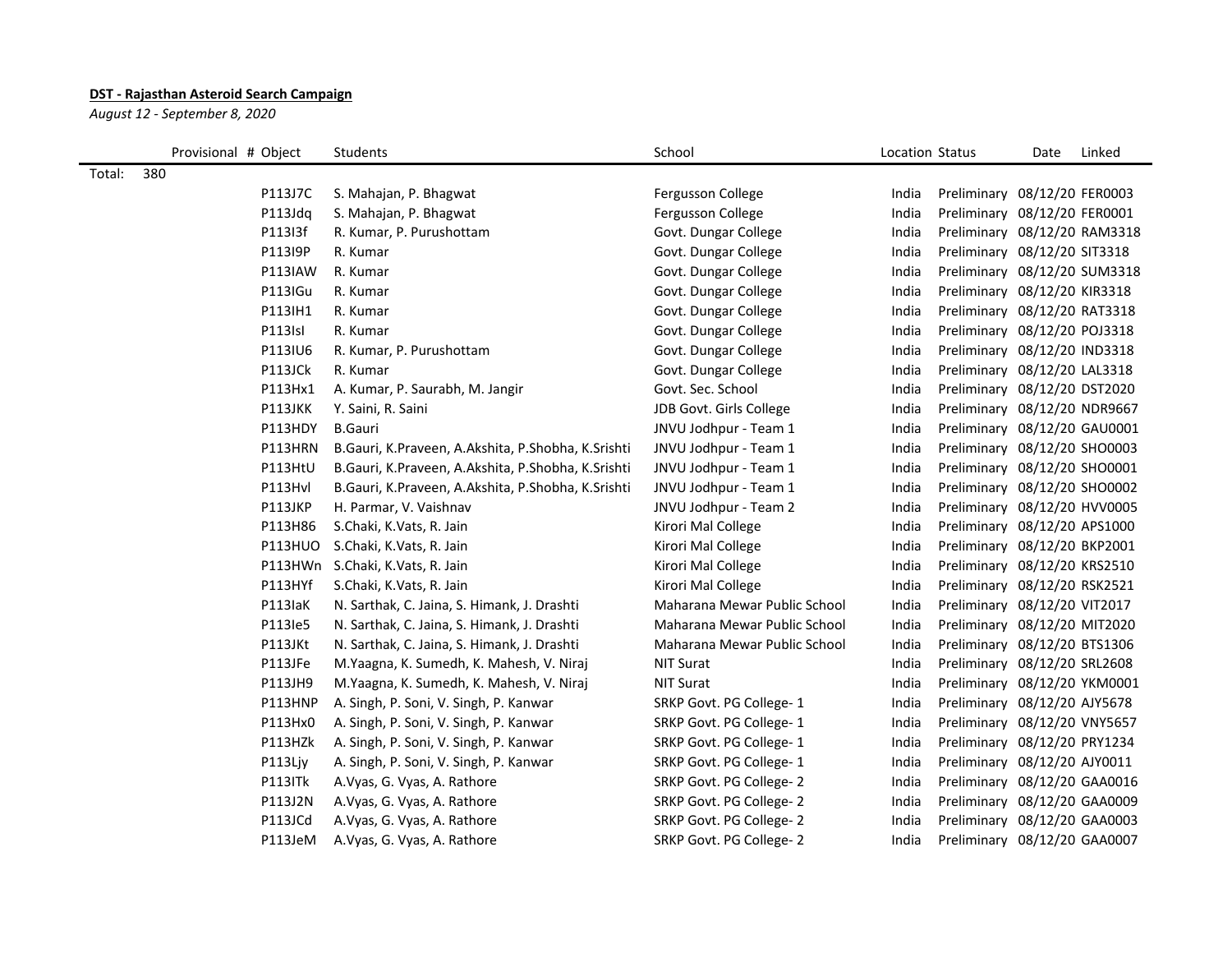| P113JOc | A.Vyas, G. Vyas, A. Rathore  |
|---------|------------------------------|
| P113Jon | A. Vyas, G. Vyas, A. Rathore |
| P113Lim | A. Vyas, G. Vyas, A. Rathore |
| P113IBr | M. Vairavamani, S. Delince   |
| P113ICq | M. Vairavamani, S. Delince   |
| P113ICS | M. Vairavamani, S. Delince   |
| P113Icx | M. Vairavamani, S. Delince   |
| P113IgE | M. Vairavamani, S. Delince   |
| P113Ing | M. Vairavamani, S. Delince   |
| P113InY | M. Vairavamani, S. Delince   |
| P113lpv | M. Vairavamani, S. Delince   |
| P113Iyw | M. Vairavamani, S. Delince   |
| P113JcX | M. Vairavamani, S. Delince   |
| P113HAX | M. Nikita, Y. Sarika         |
| P113HcG | M. Nikita, Y. Sarika         |
| P113Lki | M. Nikita, Y. Sarika         |

| PIISNEI          | S. Manajan, B. Parth    |
|------------------|-------------------------|
| P113NG8          | S. Mahajan, B. Parth    |
| P113NiX          | S. Mahajan, B. Parth    |
| P113Nj2          | S. Mahajan, B. Parth    |
| P113NKM          | S. Mahajan, B. Parth    |
| P113NNy          | S. Mahajan, B. Parth    |
| P113OGL          | S. Mahajan, B. Parth    |
| P113Oje          | S. Mahajan, B. Parth    |
| P113ONb          | S. Mahajan, P. Bhagwat  |
| P113QhV          | S. Mahajan, B. Parth    |
| P113NDV          | R. Kumar                |
| P113NOQ R. Kumar |                         |
| P113NwJ          | R. Kumar                |
| P113O1V          | R. Kumar                |
| P113O6k          | R. Kumar                |
| P1130ar          | R. Kumar                |
| P113Oef          | R. Kumar, P. Purushotta |
| P113Og8          | R. Kumar                |
| P113OKR          | R. Kumar, P. Purushotta |
| P113OMA          | R. Kumar                |
| P113OQC          | R. Kumar                |
|                  |                         |

SRKP Govt. PG College- 2 India Preliminary 08/12/20 GAA0014

SRKP Govt. PG College- 2 India Preliminary 08/12/20 GAA0011 SRKP Govt. PG College- 2 **India Preliminary 08/12/20 GAA0005** Tamil Nadu Agricultural University India Preliminary 08/12/20 LAX1960 Tamil Nadu Agricultural University India Preliminary 08/12/20 VAM1996 Tamil Nadu Agricultural University India Preliminary 08/12/20 GPB1996 Tamil Nadu Agricultural University India Preliminary 08/12/20 ARA1993 Tamil Nadu Agricultural University India Preliminary 08/12/20 MUR1959 Tamil Nadu Agricultural University India Preliminary 08/12/20 SAC2018 Tamil Nadu Agricultural University India Preliminary 08/12/20 SST2020 Tamil Nadu Agricultural University India Preliminary 08/12/20 DEL0001 Tamil Nadu Agricultural University India Preliminary 08/12/20 MVM0001 Tamil Nadu Agricultural University India Preliminary 08/12/20 AGR1020 University Maharani's College India Preliminary 08/12/20 PRP0001 University Maharani's College India Preliminary 08/12/20 PRP0034 University Maharani's College India Preliminary 08/12/20 PRP0003

P113NEi S. Mahajan, B. Parth **Fergusson College** Fergusson College Fergusson College Preliminary 08/13/20 FCP0007 Pergusson College **India Preliminary 08/13/20 FCP0002** Pergusson College **India Preliminary 08/13/20 FCP0009** Pergusson College **India Preliminary 08/13/20 FCP0003** Pergusson College **India Preliminary 08/13/20 FCP0001** Pergusson College **India Preliminary 08/13/20 FCP0004** Pergusson College **India Preliminary 08/13/20 FCP0008** Pergusson College The State State Sergusson College India Preliminary 08/13/20 FCP0010 Fergusson College India Preliminary 08/13/20 FER0004 Fergusson College India Preliminary 08/13/20 FCP0006 Govt. Dungar College **India Preliminary 08/13/20 TAR3318** Govt. Dungar College India Preliminary 08/13/20 ERA3318 Govt. Dungar College The India Preliminary 08/13/20 WEQ3318 Govt. Dungar College **India Preliminary 08/13/20 DOS3318** Govt. Dungar College **India Preliminary 08/13/20 NAJ3318** Govt. Dungar College India Preliminary 08/13/20 SAW3318 am **Fand Covef Renaisian Govt.** Dungar College **India Preliminary 08/13/20 BPJ3318** Govt. Dungar College India Preliminary 08/13/20 JIT3318 am **Fand Covert. Dungar College India Preliminary 08/13/20 GAS3318** Govt. Dungar College India Preliminary 08/13/20 DIL3318 Govt. Dungar College **India Preliminary 08/13/20 FAZ3318**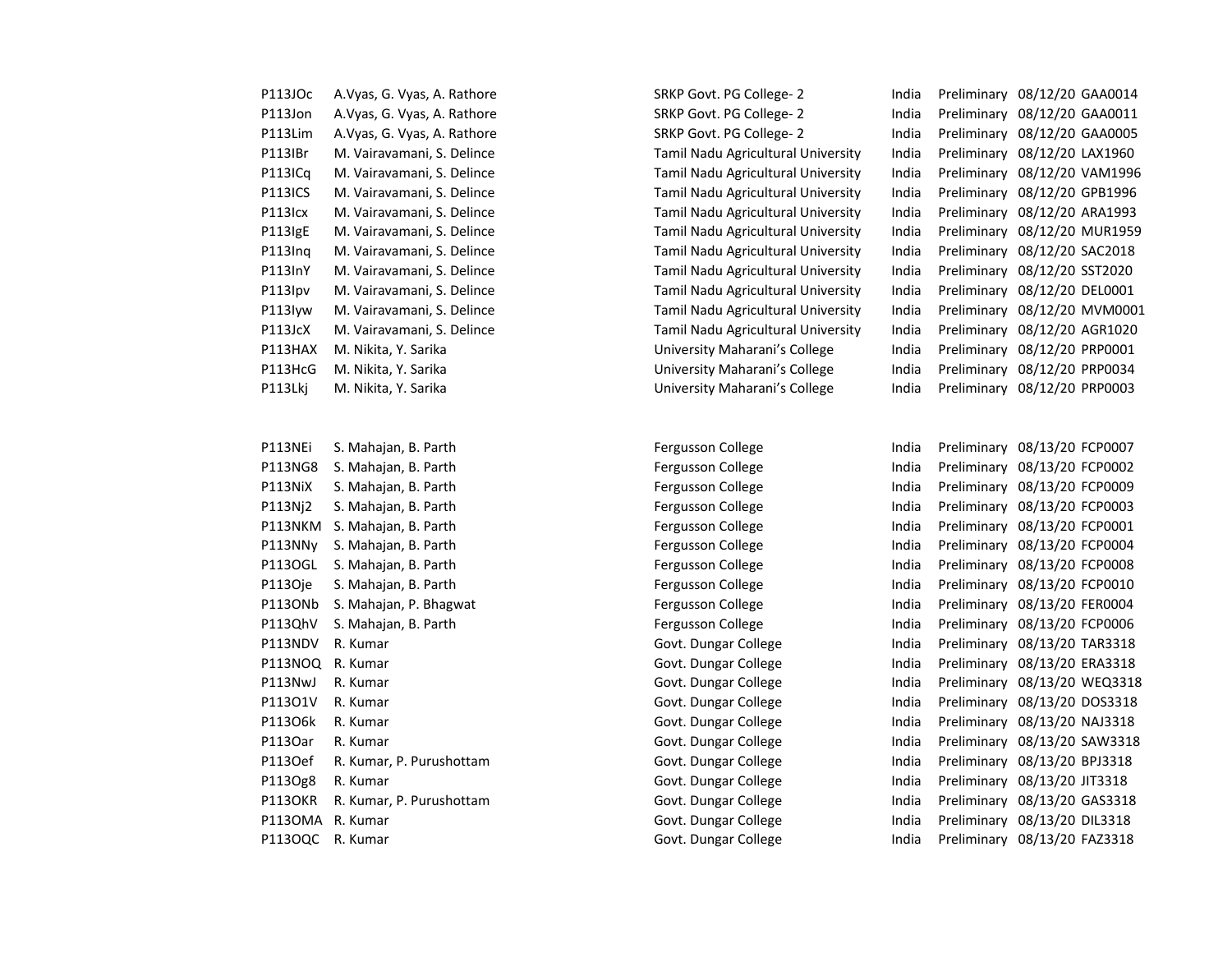| P1130Wf        | R. Kumar                                           | Govt. Dungar College             | India | Preliminary 08/13/20 SAN3318 |
|----------------|----------------------------------------------------|----------------------------------|-------|------------------------------|
| P113NFw        | A. Kumar, P. Saurabh, M. Jangir                    | Govt. Sec. School                | India | Preliminary 08/13/20 RAJ2020 |
| P113NJG        | A. Kumar, P. Saurabh, M. Jangir, P. Komal          | Govt. Sec. School                | India | Preliminary 08/13/20 AKP2020 |
| P113NKy        | A. Kumar, P. Saurabh, M. Jangir                    | Govt. Sec. School                | India | Preliminary 08/13/20 CUR2020 |
| P113Nlm        | A. Kumar, P. Saurabh, M. Jangir, P. Komal          | Govt. Sec. School                | India | Preliminary 08/13/20 AKP1969 |
| P113Nmi        | A. Kumar, P. Saurabh, M. Jangir                    | Govt. Sec. School                | India | Preliminary 08/13/20 AKP2020 |
| P113Nos        | A. Kumar, P. Saurabh, M. Jangir                    | Govt. Sec. School                | India | Preliminary 08/13/20 AKP1969 |
| P113NSn        | A. Kumar, P. Saurabh, M. Jangir, P. Komal          | Govt. Sec. School                | India | Preliminary 08/13/20 AKP2020 |
| P113NVF        | A. Kumar, P. Saurabh, M. Jangir, P. Komal          | Govt. Sec. School                | India | Preliminary 08/13/20 AKP1969 |
| P113Nvt        | A. Kumar, P. Saurabh, M. Jangir                    | Govt. Sec. School                | India | Preliminary 08/13/20 MOM1971 |
| P113NWU        | A. Kumar, P. Saurabh, M. Jangir, P. Komal          | Govt. Sec. School                | India | Preliminary 08/13/20 RAJ2020 |
| P113Nxl        | A. Kumar, P. Saurabh, M. Jangir, P. Komal          | Govt. Sec. School                | India | Preliminary 08/13/20 MKJ1989 |
| P11302f        | A. Kumar, P. Saurabh, M. Jangir, P. Komal          | Govt. Sec. School                | India | Preliminary 08/13/20 AKP1969 |
| P113O35        | A. Kumar, P. Saurabh, M. Jangir                    | Govt. Sec. School                | India | Preliminary 08/13/20 SPC2020 |
| P113060        | A. Kumar, P. Saurabh, M. Jangir                    | Govt. Sec. School                | India | Preliminary 08/13/20 DAD1969 |
| P11306K        | A. Kumar, P. Saurabh, M. Jangir                    | Govt. Sec. School                | India | Preliminary 08/13/20 NGO2003 |
| <b>P113OAI</b> | A. Kumar, P. Saurabh, M. Jangir                    | Govt. Sec. School                | India | Preliminary 08/13/20 AJM1620 |
| <b>P113OAk</b> | A. Kumar, P. Saurabh, M. Jangir                    | Govt. Sec. School                | India | Preliminary 08/13/20 GSS2020 |
| P113OFZ        | A. Kumar, P. Saurabh, M. Jangir, P. Komal          | Govt. Sec. School                | India | Preliminary 08/13/20 KOM1995 |
| P113Ouz        | A. Kumar, P. Saurabh, M. Jangir                    | Govt. Sec. School                | India | Preliminary 08/13/20 KOM1995 |
| P1130v8        | A. Kumar, P. Saurabh, M. Jangir                    | Govt. Sec. School                | India | Preliminary 08/13/20 SSC2003 |
| <b>P113OyP</b> | A. Kumar, P. Saurabh, M. Jangir                    | Govt. Sec. School                | India | Preliminary 08/13/20 CUR2003 |
| P113O3E        | D. Sen, A. Kumari, U. Kumari, K. Kumari            | Govt. Sr. Sec. School - Jhalawar | India | Preliminary 08/13/20 UNH0008 |
| P1130BB        | D. Sen, A. Kumari, U. Kumari, K. Kumari            | Govt. Sr. Sec. School - Jhalawar | India | Preliminary 08/13/20 UNH0006 |
| P1130iv        | D. Sen, A. Kumari, U. Kumari, K. Kumari            | Govt. Sr. Sec. School - Jhalawar | India | Preliminary 08/13/20 UNH0004 |
| P11300s        | D. Sen, A. Kumari, U. Kumari, K. Kumari            | Govt. Sr. Sec. School - Jhalawar | India | Preliminary 08/13/20 UNH0005 |
| P1130rt        | D. Sen, A. Kumari, U. Kumari, K. Kumari            | Govt. Sr. Sec. School - Jhalawar | India | Preliminary 08/13/20 UNH0012 |
| P1130uV        | D. Sen, A. Kumari, U. Kumari, K. Kumari            | Govt. Sr. Sec. School - Jhalawar | India | Preliminary 08/13/20 UNH0013 |
| P1130yg        | D. Sen, A. Kumari, U. Kumari, K. Kumari            | Govt. Sr. Sec. School - Jhalawar | India | Preliminary 08/13/20 UNH0014 |
| <b>P113OBE</b> | T. Avinash, K. Vinod, G. Himanshu, S. Sumit        | <b>IIT Guwahati</b>              | India | Preliminary 08/13/20 SSR0003 |
| P1130Nv        | T. Avinash, K. Vinod, G. Himanshu, S. Sumit        | <b>IIT Guwahati</b>              | India | Preliminary 08/13/20 SSR0001 |
| P113OFD        | Y. Saini, R. Saini                                 | JDB Govt. Girls College          | India | Preliminary 08/13/20 YAS2001 |
|                | P113OGQ Y. Saini, R. Saini                         | JDB Govt. Girls College          | India | Preliminary 08/13/20 GFJ7844 |
| P1130h3        | Y. Saini, R. Saini                                 | JDB Govt. Girls College          | India | Preliminary 08/13/20 VIH2017 |
| P113NJV        | B.Gauri, K.Praveen, A.Akshita, P.Shobha, K.Srishti | JNVU Jodhpur - Team 1            | India | Preliminary 08/13/20 AKS0001 |
| P113NnB        | B.Gauri, K.Praveen, A.Akshita, P.Shobha, K.Srishti | JNVU Jodhpur - Team 1            | India | Preliminary 08/13/20 SRS0001 |
| P113NNr        | B.Gauri, K.Praveen, A.Akshita, P.Shobha, K.Srishti | JNVU Jodhpur - Team 1            | India | Preliminary 08/13/20 AKS0006 |
| P113NuC        | B.Gauri, K.Praveen, A.Akshita, P.Shobha, K.Srishti | JNVU Jodhpur - Team 1            | India | Preliminary 08/13/20 AKS0002 |
| P113NYr        | K.Praveen                                          | JNVU Jodhpur - Team 1            | India | Preliminary 08/13/20 DHA0007 |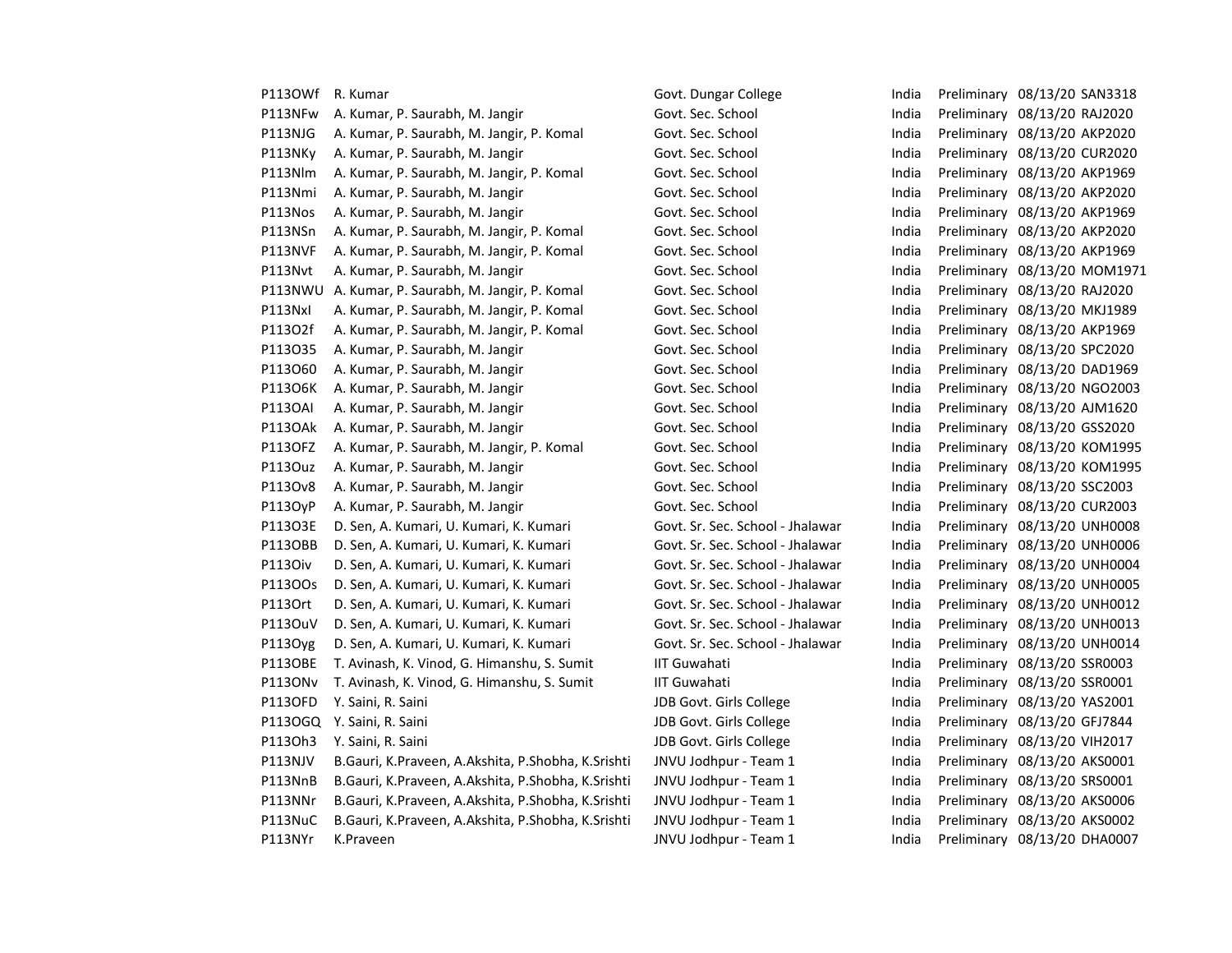| P113NZ2        | B.Gauri, K.Praveen, A.Akshita, P.Shobha, K.Srishti | JNVU Jodhpur - Team 1        | India | Preliminary 08/13/20 SRS0009 |
|----------------|----------------------------------------------------|------------------------------|-------|------------------------------|
| P113090        | K.Praveen                                          | JNVU Jodhpur - Team 1        | India | Preliminary 08/13/20 DHA0010 |
| P1130t1        | B.Gauri, K.Praveen, A.Akshita, P.Shobha, K.Srishti | JNVU Jodhpur - Team 1        | India | Preliminary 08/13/20 AKS0004 |
| P1130Ti        | B.Gauri, K.Praveen, A.Akshita, P.Shobha, K.Srishti | JNVU Jodhpur - Team 1        | India | Preliminary 08/13/20 AKS0005 |
| P1130Pt        | H. Parmar, V. Vaishnav                             | JNVU Jodhpur - Team 2        | India | Preliminary 08/13/20 HVV0013 |
| P1130wx        | H. Parmar, V. Vaishnav                             | JNVU Jodhpur - Team 2        | India | Preliminary 08/13/20 VVH0002 |
| P113P4p        | H. Parmar, V. Vaishnav                             | JNVU Jodhpur - Team 2        | India | Preliminary 08/13/20 VVH0001 |
| P113NAc        | S.Chaki, K.Vats, R. Jain                           | Kirori Mal College           | India | Preliminary 08/13/20 CCU2000 |
| P113NDH        | S.Chaki, K.Vats, R. Jain                           | Kirori Mal College           | India | Preliminary 08/13/20 SBC2000 |
| P113NQk        | S.Chaki, K.Vats, R. Jain                           | Kirori Mal College           | India | Preliminary 08/13/20 KRS3000 |
| P11302w        | S.Chaki, K.Vats, R. Jain                           | Kirori Mal College           | India | Preliminary 08/13/20 SBC2001 |
| P11303U        | S.Chaki, K.Vats, R. Jain                           | Kirori Mal College           | India | Preliminary 08/13/20 KRS4002 |
| P113076        | S.Chaki, K.Vats, R. Jain                           | Kirori Mal College           | India | Preliminary 08/13/20 KRS5555 |
| P1130Ft        | S.Chaki, K.Vats, R. Jain                           | Kirori Mal College           | India | Preliminary 08/13/20 KRS2000 |
|                | P113Omy S.Chaki, K.Vats, R. Jain                   | Kirori Mal College           | India | Preliminary 08/13/20 SHB1000 |
| P113Oob        | S.Chaki, K.Vats, R. Jain                           | Kirori Mal College           | India | Preliminary 08/13/20 SBC2002 |
| P1130Qp        | S.Chaki, K.Vats, R. Jain                           | Kirori Mal College           | India | Preliminary 08/13/20 NSR2525 |
| P113Ow9        | S.Chaki, K.Vats, R. Jain                           | Kirori Mal College           | India | Preliminary 08/13/20 CCU2003 |
| P113Qkb        | S.Chaki, K.Vats, R. Jain                           | Kirori Mal College           | India | Preliminary 08/13/20 KRS4001 |
| P113Nm7        | N. Sarthak, C. Jaina, S. Himank, J. Drashti        | Maharana Mewar Public School | India | Preliminary 08/13/20 SNR4592 |
| P113NnK        | N. Sarthak, C. Jaina, S. Himank, J. Drashti        | Maharana Mewar Public School | India | Preliminary 08/13/20 RJS1325 |
| P113Nv3        | N. Sarthak, C. Jaina, S. Himank, J. Drashti        | Maharana Mewar Public School | India | Preliminary 08/13/20 PWD2002 |
| P113NZr        | N. Sarthak, C. Jaina, S. Himank, J. Drashti        | Maharana Mewar Public School | India | Preliminary 08/13/20 BIT3264 |
| <b>P1130IE</b> | N. Sarthak, C. Jaina, S. Himank, J. Drashti        | Maharana Mewar Public School | India | Preliminary 08/13/20 ADA3118 |
| <b>P113Owj</b> | N. Sarthak, C. Jaina, S. Himank, J. Drashti        | Maharana Mewar Public School | India | Preliminary 08/13/20 FND8979 |
| <b>P113OCj</b> | M.Yaagna, K. Sumedh, K. Mahesh                     | <b>NIT Surat</b>             | India | Preliminary 08/13/20 RLS2608 |
| P1130Pk        | M.Yaagna, K. Sumedh, K. Mahesh                     | <b>NIT Surat</b>             | India | Preliminary 08/13/20 SLR0826 |
| P113OzD        | M.Yaagna, K. Sumedh, K. Mahesh, V. Niraj           | <b>NIT Surat</b>             | India | Preliminary 08/13/20 KRS2001 |
| P113Ng3        | V. Gaurav, P. Saini, S. Bano, P. Meena             | <b>RBSE School</b>           | India | Preliminary 08/13/20 VKS1023 |
| P11304H        | V. Gaurav, P. Saini, S. Bano, P. Meena             | <b>RBSE School</b>           | India | Preliminary 08/13/20 VKS1017 |
| <b>P113OCS</b> | V. Gaurav, P. Saini, S. Bano, P. Meena             | <b>RBSE School</b>           | India | Preliminary 08/13/20 VKS1027 |
| P113OJX        | V. Gaurav, P. Saini, S. Bano, P. Meena             | <b>RBSE School</b>           | India | Preliminary 08/13/20 VKS1016 |
| P113On2        | V. Gaurav, P. Saini, S. Bano, P. Meena             | <b>RBSE School</b>           | India | Preliminary 08/13/20 VKS1015 |
| P11300H        | V. Gaurav, P. Saini, S. Bano, P. Meena             | <b>RBSE School</b>           | India | Preliminary 08/13/20 VKS1026 |
| P113Oub        | V. Gaurav, P. Saini, S. Bano, P. Meena             | <b>RBSE School</b>           | India | Preliminary 08/13/20 VKS1019 |
| P113NAn        | M. Aditya                                          | Sr. Xavier School - Nevta    | India | Preliminary 08/13/20 NDM2014 |
| P113NTA        | M. Aditya                                          | Sr. Xavier School - Nevta    | India | Preliminary 08/13/20 ARV2005 |
| P113NvA        | M. Aditya, D. Devansh, K. Priyansh, J. Arya        | Sr. Xavier School - Nevta    | India | Preliminary 08/13/20 PRY2004 |
| P113018        | M. Aditya                                          | Sr. Xavier School - Nevta    | India | Preliminary 08/13/20 SGI2020 |
|                |                                                    |                              |       |                              |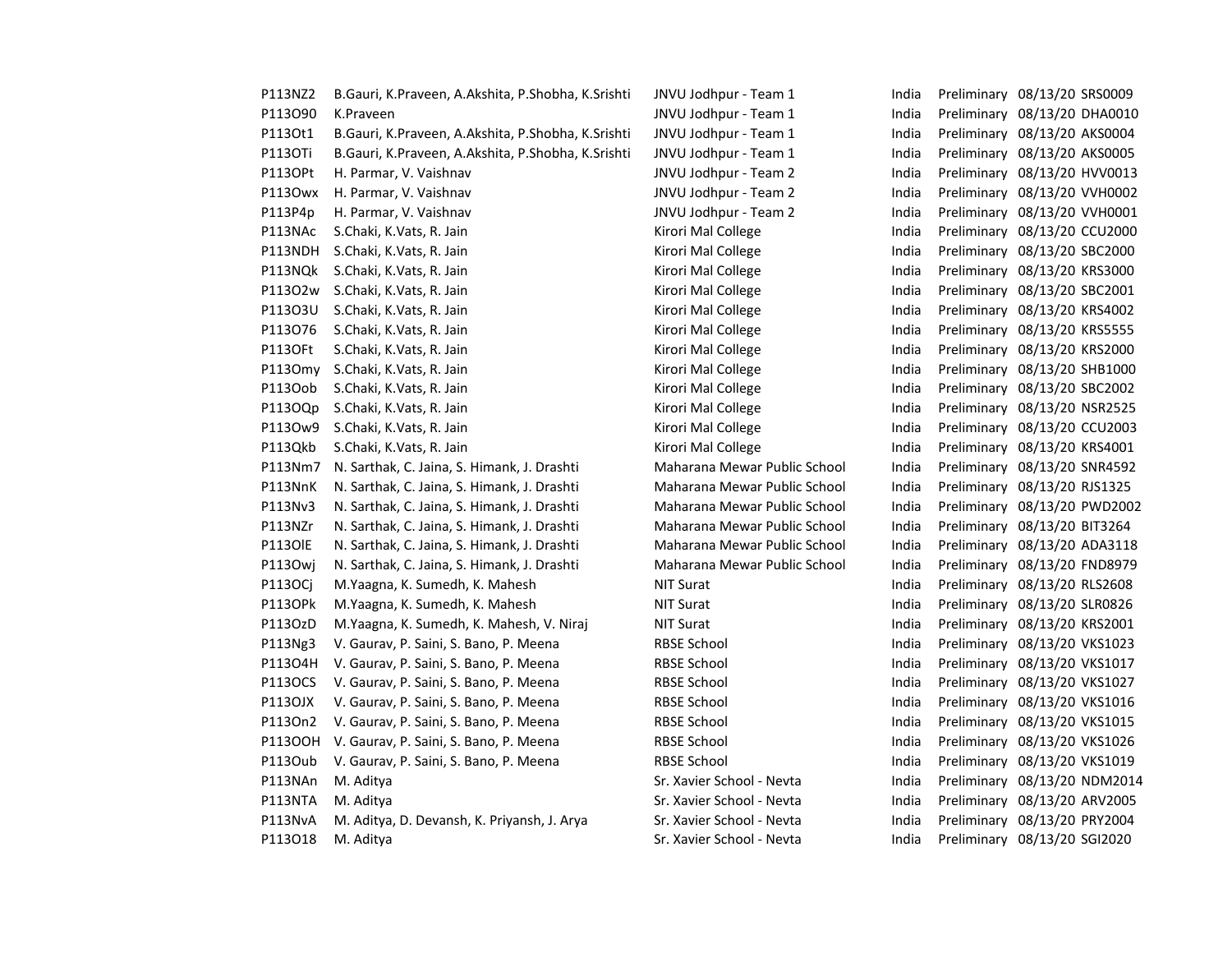| P113OOR M. Aditya |                                                | Sr. Xavier School - Nevta          | India | Preliminary 08/13/20 UFO2020 |
|-------------------|------------------------------------------------|------------------------------------|-------|------------------------------|
| P1130u1           | M. Aditya                                      | Sr. Xavier School - Nevta          | India | Preliminary 08/13/20 DWR2020 |
| P113NCr           | A. Singh, P. Soni, V. Singh, P. Kanwar         | SRKP Govt. PG College-1            | India | Preliminary 08/13/20 AJY0007 |
| P113NVH           | A. Singh, P. Soni, V. Singh, P. Kanwar         | SRKP Govt. PG College-1            | India | Preliminary 08/13/20 AJY3500 |
| P113NXA           | A. Singh, P. Soni, V. Singh, P. Kanwar         | SRKP Govt. PG College-1            | India | Preliminary 08/13/20 PRY0001 |
| P113NYn           | A. Singh, P. Soni, V. Singh, P. Kanwar         | SRKP Govt. PG College-1            | India | Preliminary 08/13/20 VNY5678 |
| P113OFq           | A. Singh, P. Soni, V. Singh, P. Kanwar         | SRKP Govt. PG College-1            | India | Preliminary 08/13/20 VNY0002 |
| P113Ogj           | A. Singh, P. Soni, V. Singh, P. Kanwar         | SRKP Govt. PG College-1            | India | Preliminary 08/13/20 PRY1994 |
|                   | P113OmM A. Singh, P. Soni, V. Singh, P. Kanwar | SRKP Govt. PG College-1            | India | Preliminary 08/13/20 AJY7773 |
| P113000           | A. Singh, P. Soni, V. Singh, P. Kanwar         | SRKP Govt. PG College-1            | India | Preliminary 08/13/20 SNG6789 |
| P113OSJ           | A. Singh, P. Soni, V. Singh, P. Kanwar         | SRKP Govt. PG College-1            | India | Preliminary 08/13/20 PNM1234 |
| P1130Sr           | A. Singh, P. Soni, V. Singh, P. Kanwar         | SRKP Govt. PG College-1            | India | Preliminary 08/13/20 PRY8528 |
| <b>P113OvG</b>    | A. Singh, P. Soni, V. Singh, P. Kanwar         | SRKP Govt. PG College-1            | India | Preliminary 08/13/20 AJY8386 |
|                   | P113OwC A. Singh, P. Soni, V. Singh, P. Kanwar | SRKP Govt. PG College-1            | India | Preliminary 08/13/20 AJY1997 |
| P1130wg           | A. Singh, P. Soni, V. Singh, P. Kanwar         | SRKP Govt. PG College-1            | India | Preliminary 08/13/20 PRY8528 |
| P1130wL           | A. Singh, P. Soni, V. Singh, P. Kanwar         | SRKP Govt. PG College- 1           | India | Preliminary 08/13/20 PNM7525 |
| P113Ox1           | A. Singh, P. Soni, V. Singh, P. Kanwar         | SRKP Govt. PG College-1            | India | Preliminary 08/13/20 PNM2345 |
| P113P3a           | A. Singh, P. Soni, V. Singh, P. Kanwar         | SRKP Govt. PG College-1            | India | Preliminary 08/13/20 VNY1043 |
| P113Qj0           | A. Singh, P. Soni, V. Singh, P. Kanwar         | SRKP Govt. PG College-1            | India | Preliminary 08/13/20 PNM7525 |
| P113NHG           | A. Vyas, G. Vyas, A. Rathore                   | SRKP Govt. PG College-2            | India | Preliminary 08/13/20 GAA0039 |
|                   | P113NWh A.Vyas, G. Vyas, A. Rathore            | SRKP Govt. PG College-2            | India | Preliminary 08/13/20 GAA0032 |
| P113Nxn           | A. Vyas, G. Vyas, A. Rathore                   | SRKP Govt. PG College-2            | India | Preliminary 08/13/20 GAA0023 |
| P113NZG           | A. Vyas, G. Vyas, A. Rathore                   | SRKP Govt. PG College-2            | India | Preliminary 08/13/20 GAA0034 |
| P113031           | A. Vyas, G. Vyas, A. Rathore                   | SRKP Govt. PG College-2            | India | Preliminary 08/13/20 GAA0036 |
| P113O32           | A. Vyas, G. Vyas, A. Rathore                   | SRKP Govt. PG College-2            | India | Preliminary 08/13/20 GAA0029 |
| P1130A1           | A. Vyas, G. Vyas, A. Rathore                   | SRKP Govt. PG College- 2           | India | Preliminary 08/13/20 GAA0035 |
| P1130BG           | A.Vyas, G. Vyas, A. Rathore                    | SRKP Govt. PG College-2            | India | Preliminary 08/13/20 GAA0027 |
| P1130C0           | A. Vyas, G. Vyas, A. Rathore                   | SRKP Govt. PG College-2            | India | Preliminary 08/13/20 GAA0033 |
| P113ON5           | A. Vyas, G. Vyas, A. Rathore                   | SRKP Govt. PG College-2            | India | Preliminary 08/13/20 GAA0018 |
| P1130Nx           | A. Vyas, G. Vyas, A. Rathore                   | SRKP Govt. PG College-2            | India | Preliminary 08/13/20 GAA0028 |
| P113OSe           | A. Vyas, G. Vyas, A. Rathore                   | SRKP Govt. PG College-2            | India | Preliminary 08/13/20 GAA0038 |
| P1130UB           | A. Vyas, G. Vyas, A. Rathore                   | SRKP Govt. PG College-2            | India | Preliminary 08/13/20 GAA0037 |
| P113NNE           | M. Vairavamani, S. Delince                     | Tamil Nadu Agricultural University | India | Preliminary 08/13/20 SBA0002 |
|                   | P113NWY M. Vairavamani, S. Delince             | Tamil Nadu Agricultural University | India | Preliminary 08/13/20 RAD1957 |
| P113NY5           | M. Vairavamani, S. Delince                     | Tamil Nadu Agricultural University | India | Preliminary 08/13/20 CVR1985 |
| P113NzF           | M. Vairavamani, S. Delince                     | Tamil Nadu Agricultural University | India | Preliminary 08/13/20 MRN0001 |
| P11301S           | M. Vairavamani, S. Delince                     | Tamil Nadu Agricultural University | India | Preliminary 08/13/20 DEV0001 |
| P113O2Z           | M. Vairavamani, S. Delince                     | Tamil Nadu Agricultural University | India | Preliminary 08/13/20 ENS4010 |
| <b>P113OAj</b>    | M. Vairavamani, S. Delince                     | Tamil Nadu Agricultural University | India | Preliminary 08/13/20 COV2019 |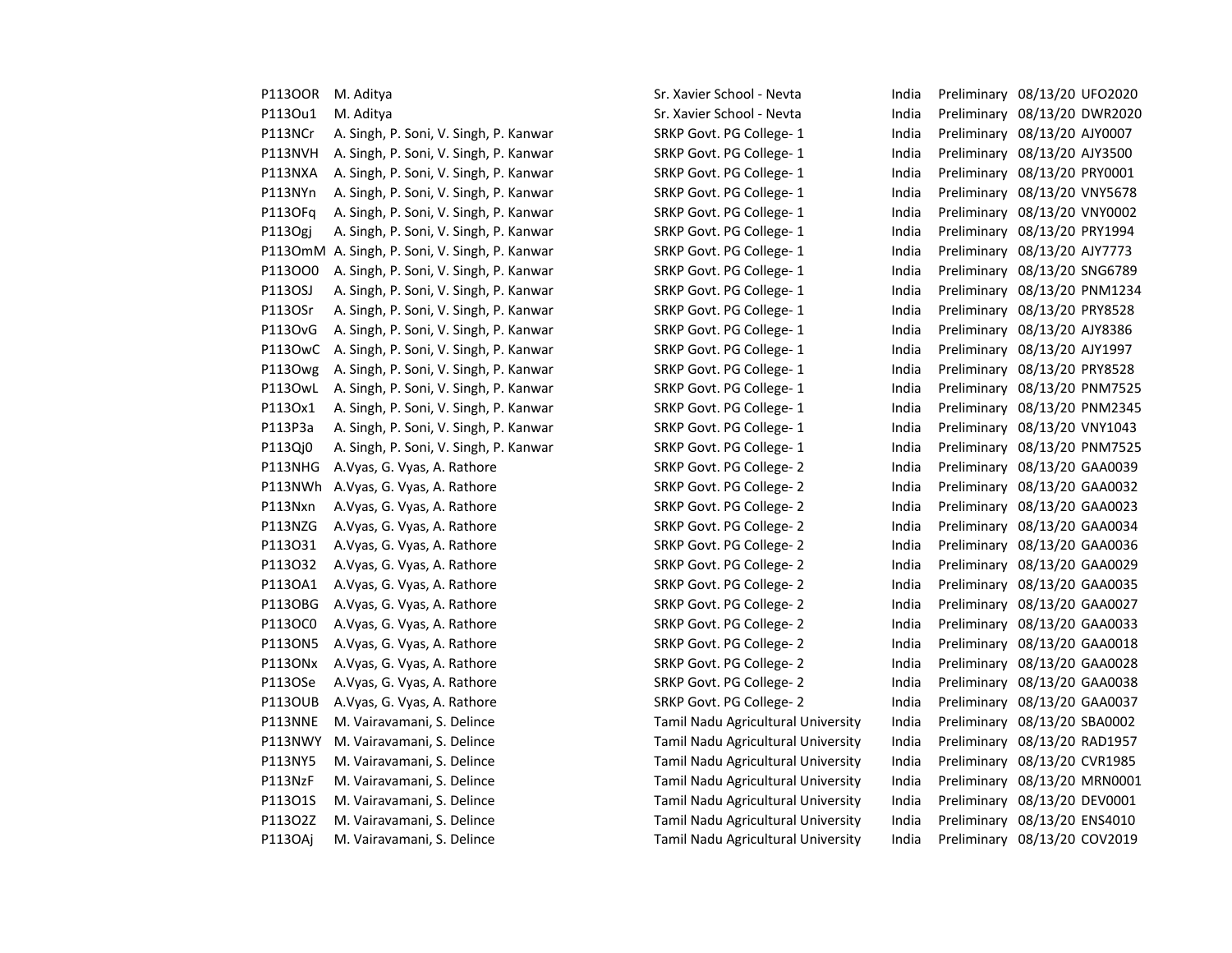| P113OBQ        | M. Vairavamani, S. Delince | Tamil Nadu Agricultural University | India | Preliminary 08/13/20 RAV0001 |  |
|----------------|----------------------------|------------------------------------|-------|------------------------------|--|
| P1130Du        | M. Vairavamani, S. Delince | Tamil Nadu Agricultural University | India | Preliminary 08/13/20 HOR1100 |  |
| <b>P113OPI</b> | M. Vairavamani, S. Delince | Tamil Nadu Agricultural University | India | Preliminary 08/13/20 AHS2000 |  |
| P1130wD        | M. Vairavamani, S. Delince | Tamil Nadu Agricultural University | India | Preliminary 08/13/20 AST1000 |  |
| P1130xV        | M. Vairavamani, S. Delince | Tamil Nadu Agricultural University | India | Preliminary 08/13/20 BLB2014 |  |
| P113NL2        | M. Nikita                  | University Maharani's College      | India | Preliminary 08/13/20 PRP0016 |  |
| P113NmV        | M. Nikita, Y. Sarika       | University Maharani's College      | India | Preliminary 08/13/20 PRP0005 |  |
| P113NOB        | M. Nikita                  | University Maharani's College      | India | Preliminary 08/13/20 PRP0007 |  |
| P113Ntx        | M. Nikita                  | University Maharani's College      | India | Preliminary 08/13/20 PRP0015 |  |
| P113NX1        | M. Nikita                  | University Maharani's College      | India | Preliminary 08/13/20 PRP0017 |  |
| P113NXU        | M. Nikita, Y. Sarika       | University Maharani's College      | India | Preliminary 08/13/20 PRP0006 |  |
| P113NzC        | M. Nikita                  | University Maharani's College      | India | Preliminary 08/13/20 PRP0013 |  |
| P113OdB        | M. Nikita                  | University Maharani's College      | India | Preliminary 08/13/20 PRP0009 |  |
|                |                            |                                    |       |                              |  |
|                |                            |                                    |       |                              |  |
| P113V1G        | S. Mahajan, B. Parth       | Fergusson College                  | India | Preliminary 08/14/20 FCP0016 |  |
| P113V4B        | S. Mahajan, B. Parth       | Fergusson College                  | India | Preliminary 08/14/20 FCP0013 |  |
| P113Vaa        | S. Mahajan, B. Parth       | Fergusson College                  | India | Preliminary 08/14/20 FER0006 |  |
| P113VdQ        | S. Mahajan, B. Parth       | Fergusson College                  | India | Preliminary 08/14/20 FCP0017 |  |
| P113Ve1        | S. Mahajan, B. Parth       | Fergusson College                  | India | Preliminary 08/14/20 FCP0012 |  |
| P113Ve6        | S. Mahajan, B. Parth       | Fergusson College                  | India | Preliminary 08/14/20 FCP0014 |  |
| P113Vil        | S. Mahajan, B. Parth       | Fergusson College                  | India | Preliminary 08/14/20 FER0007 |  |
| P113Vtz        | S. Mahajan, B. Parth       | Fergusson College                  | India | Preliminary 08/14/20 FCP0011 |  |
| P113VxJ        | S. Mahajan, B. Parth       | Fergusson College                  | India | Preliminary 08/14/20 FCP0015 |  |
| P113ULV        | R. Kumar                   | Govt. Dungar College               | India | Preliminary 08/14/20 HMN180  |  |
| P113USu        | R. Kumar                   | Govt. Dungar College               | India | Preliminary 08/14/20 ZXZ3318 |  |
| P113V16        | R. Kumar                   | Govt. Dungar College               | India | Preliminary 08/14/20 XAZ3318 |  |
| P113VmK        | R. Kumar                   | Govt. Dungar College               | India | Preliminary 08/14/20 ZKL3318 |  |
| P113VSt        | R. Kumar                   | Govt. Dungar College               | India | Preliminary 08/14/20 FDS3318 |  |
| P113Vu7        | R. Kumar                   | Govt. Dungar College               | India | Preliminary 08/14/20 FVB1803 |  |
| P113Zfs        | R. Kumar                   | Govt. Dungar College               | India | Preliminary 08/14/20 GBH3318 |  |
| P113Zis        | R. Kumar                   | Govt. Dungar College               | India | Preliminary 08/14/20 VBN3318 |  |

P113UNw A. Kumar, P. Saurabh, M. Jangir, P. Komal Govt. Sec. School India Preliminary 08/14/20 AKP2020 P113UQz A. Kumar, P. Saurabh, M. Jangir, P. Komal Govt. Sec. School India Preliminary 08/14/20 CUR2020 P113UTS A. Kumar, P. Saurabh, M. Jangir, P. Komal Govt. Sec. School India Preliminary 08/14/20 RAJ2020 P113UuP A. Kumar, P. Saurabh, M. Jangir, P. Komal Govt. Sec. School India Preliminary 08/14/20 AKP2020 P113V6U A. Kumar, P. Saurabh, M. Jangir, P. Komal Govt. Sec. School India Preliminary 08/14/20 AKP2020 P113Vc3 A. Kumar, P. Saurabh, M. Jangir, P. Komal Govt. Sec. School India Preliminary 08/14/20 RAJ2020

India Preliminary 08/14/20 FCP0016 India Preliminary 08/14/20 FCP0013 India Preliminary 08/14/20 FER0006 India Preliminary 08/14/20 FCP0017 India Preliminary 08/14/20 FCP0012 India Preliminary 08/14/20 FCP0014 India Preliminary 08/14/20 FER0007 India Preliminary 08/14/20 FCP0011 India Preliminary 08/14/20 FCP0015 India Preliminary 08/14/20 HMN1803 India Preliminary 08/14/20 ZXZ3318 India Preliminary 08/14/20 XAZ3318 India Preliminary 08/14/20 ZKL3318 India Preliminary 08/14/20 FDS3318 India Preliminary 08/14/20 FVB1803 India Preliminary 08/14/20 GBH3318 P113Vfg A. Kumar, P. Saurabh, M. Jangir, P. Komal Govt. Sec. School India Preliminary 08/14/20 AKP1969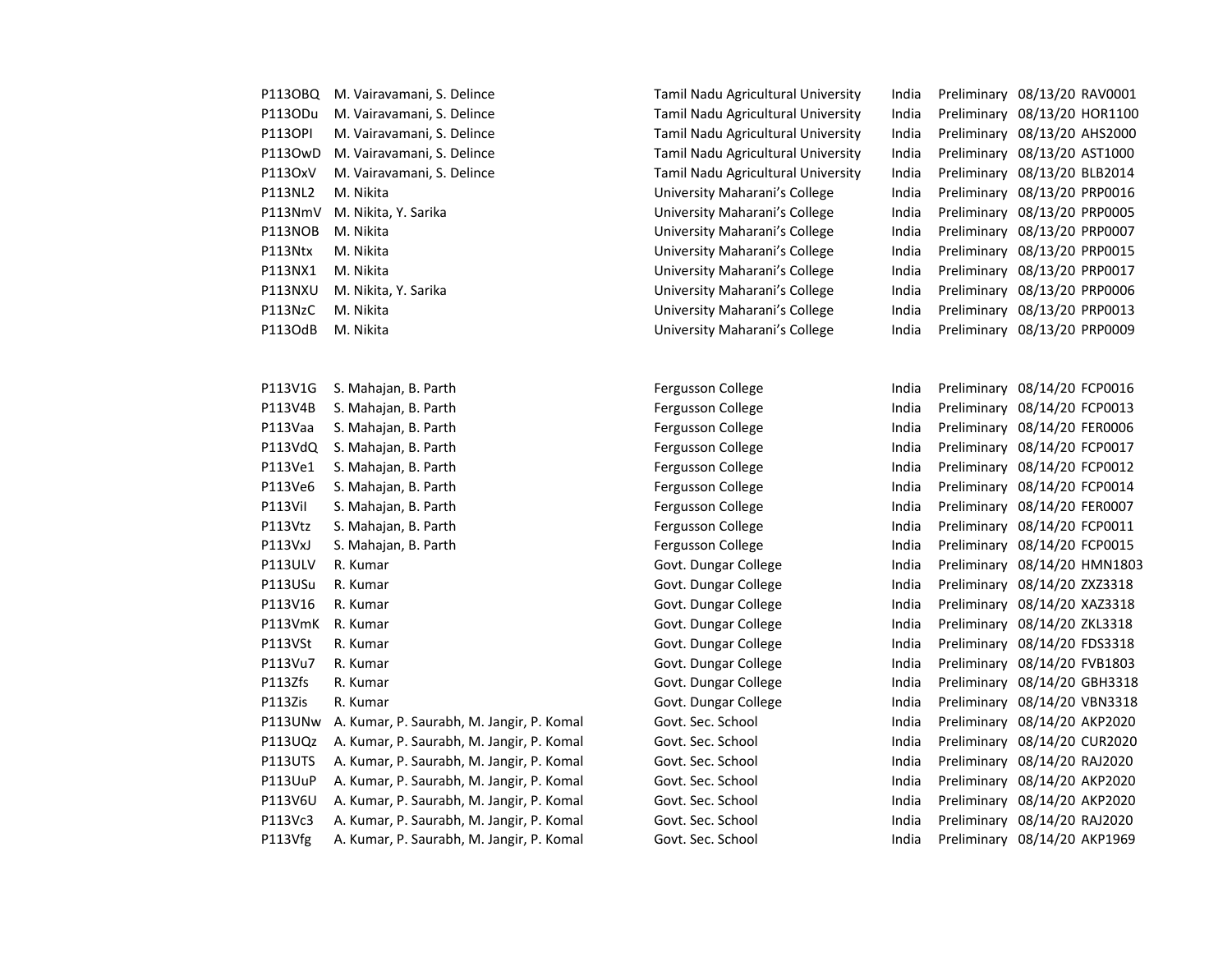| P113VnH        | A. Kumar, P. Saurabh, M. Jangir, P. Komal          | Govt. Sec. School                | India | Preliminary 08/14/20 RAJ2020 |
|----------------|----------------------------------------------------|----------------------------------|-------|------------------------------|
| P113Vne        | S. Divyendu, K. Akshita, K. Usha, K. Kusumlata     | Govt. Sr. Sec. School - Jhalawar | India | Preliminary 08/14/20 UNH0015 |
| P113VRy        | S. Divyendu, K. Akshita, K. Usha, K. Kusumlata     | Govt. Sr. Sec. School - Jhalawar | India | Preliminary 08/14/20 UNH0017 |
| P113USG        | T. Avinash, K. Vinod, G. Himanshu, S. Sumit        | <b>IIT Guwahati</b>              | India | Preliminary 08/14/20 SSR0005 |
| P113V9b        | T. Avinash, K. Vinod, G. Himanshu, S. Sumit        | <b>IIT Guwahati</b>              | India | Preliminary 08/14/20 SSR1120 |
| P113Vo8        | T. Avinash, K. Vinod, G. Himanshu, S. Sumit        | <b>IIT Guwahati</b>              | India | Preliminary 08/14/20 SSR0004 |
| P113VPh        | T. Avinash, K. Vinod, G. Himanshu, S. Sumit        | <b>IIT Guwahati</b>              | India | Preliminary 08/14/20 SSR0006 |
| P113UuR        | Y. Saini, R. Saini                                 | JDB Govt. Girls College          | India | Preliminary 08/14/20 SUN7844 |
| P113Viz        | Y. Saini, R. Saini                                 | JDB Govt. Girls College          | India | Preliminary 08/14/20 BHY7154 |
| P113VLA        | Y. Saini, R. Saini                                 | JDB Govt. Girls College          | India | Preliminary 08/14/20 KLP1679 |
| P113VN8        | Y. Saini, R. Saini                                 | JDB Govt. Girls College          | India | Preliminary 08/14/20 MIN9785 |
| P113UEe        | B.Gauri, K.Praveen, A.Akshita, P.Shobha, K.Srishti | JNVU Jodhpur - Team 1            | India | Preliminary 08/14/20 GAR0003 |
| P113UV4        | B.Gauri, K.Praveen, A.Akshita, P.Shobha, K.Srishti | JNVU Jodhpur - Team 1            | India | Preliminary 08/14/20 GAR0004 |
| P113UX4        | B.Gauri, K.Praveen, A.Akshita, P.Shobha, K.Srishti | JNVU Jodhpur - Team 1            | India | Preliminary 08/14/20 GAR0001 |
| P113Vg4        | B.Gauri, K.Praveen, A.Akshita, P.Shobha, K.Srishti | JNVU Jodhpur - Team 1            | India | Preliminary 08/14/20 SHO0004 |
| P113Vv3        | B.Gauri, K.Praveen, A.Akshita, P.Shobha, K.Srishti | JNVU Jodhpur - Team 1            | India | Preliminary 08/14/20 SHO0005 |
| P113Vvt        | B.Gauri, K.Praveen, A.Akshita, P.Shobha, K.Srishti | JNVU Jodhpur - Team 1            | India | Preliminary 08/14/20 SRS0005 |
| P113VeC        | H. Parmar, V. Vaishnav                             | JNVU Jodhpur - Team 2            | India | Preliminary 08/14/20 VVM0006 |
| P113VOg        | H. Parmar, V. Vaishnav                             | JNVU Jodhpur - Team 2            | India | Preliminary 08/14/20 VVM0002 |
| P113UJ5        | S.Chaki, K.Vats, R. Jain                           | Kirori Mal College               | India | Preliminary 08/14/20 SUR1001 |
| P113UMq        | S.Chaki, K.Vats, R. Jain                           | Kirori Mal College               | India | Preliminary 08/14/20 KRS7005 |
|                | P113UMU S.Chaki, K.Vats, R. Jain                   | Kirori Mal College               | India | Preliminary 08/14/20 SOU1000 |
| P113U05        | S.Chaki, K.Vats, R. Jain                           | Kirori Mal College               | India | Preliminary 08/14/20 KRS1111 |
| P113UUL        | S.Chaki, K.Vats, R. Jain                           | Kirori Mal College               | India | Preliminary 08/14/20 KRS1302 |
| P113Uz0        | S.Chaki, K.Vats, R. Jain                           | Kirori Mal College               | India | Preliminary 08/14/20 SNE1001 |
| P113UzD        | S.Chaki, K.Vats, R. Jain                           | Kirori Mal College               | India | Preliminary 08/14/20 SUR1000 |
| P113V1n        | S.Chaki, K.Vats, R. Jain                           | Kirori Mal College               | India | Preliminary 08/14/20 KRS7003 |
| P113VeK        | S.Chaki, K.Vats, R. Jain                           | Kirori Mal College               | India | Preliminary 08/14/20 KRS1303 |
| P113VM9        | S.Chaki, K.Vats, R. Jain                           | Kirori Mal College               | India | Preliminary 08/14/20 SNE1000 |
| P113VN6        | S.Chaki, K.Vats, R. Jain                           | Kirori Mal College               | India | Preliminary 08/14/20 KRS1111 |
| P113VvC        | S.Chaki, K.Vats, R. Jain                           | Kirori Mal College               | India | Preliminary 08/14/20 KRS5001 |
| <b>P113VVI</b> | S.Chaki, K.Vats, R. Jain                           | Kirori Mal College               | India | Preliminary 08/14/20 KRS1234 |
| P113VzQ        | S.Chaki, K.Vats, R. Jain                           | Kirori Mal College               | India | Preliminary 08/14/20 SOU1001 |
| P113Vzz        | S.Chaki, K.Vats, R. Jain                           | Kirori Mal College               | India | Preliminary 08/14/20 KRS2222 |
| P113Zhh        | S.Chaki, K.Vats, R. Jain                           | Kirori Mal College               | India | Preliminary 08/14/20 KRS7001 |
| P113UXs        | N. Sarthak                                         | Maharana Mewar Public School     | India | Preliminary 08/14/20 BOB6969 |
| P113Vdg        | N. Sarthak                                         | Maharana Mewar Public School     | India | Preliminary 08/14/20 TED2121 |
| P113VhA        | N. Sarthak, S. Himank                              | Maharana Mewar Public School     | India | Preliminary 08/14/20 BHR3457 |
| P113Vxp        | N. Sarthak, C. Jaina, S. Himank, J. Drashti        | Maharana Mewar Public School     | India | Preliminary 08/14/20 KTH3012 |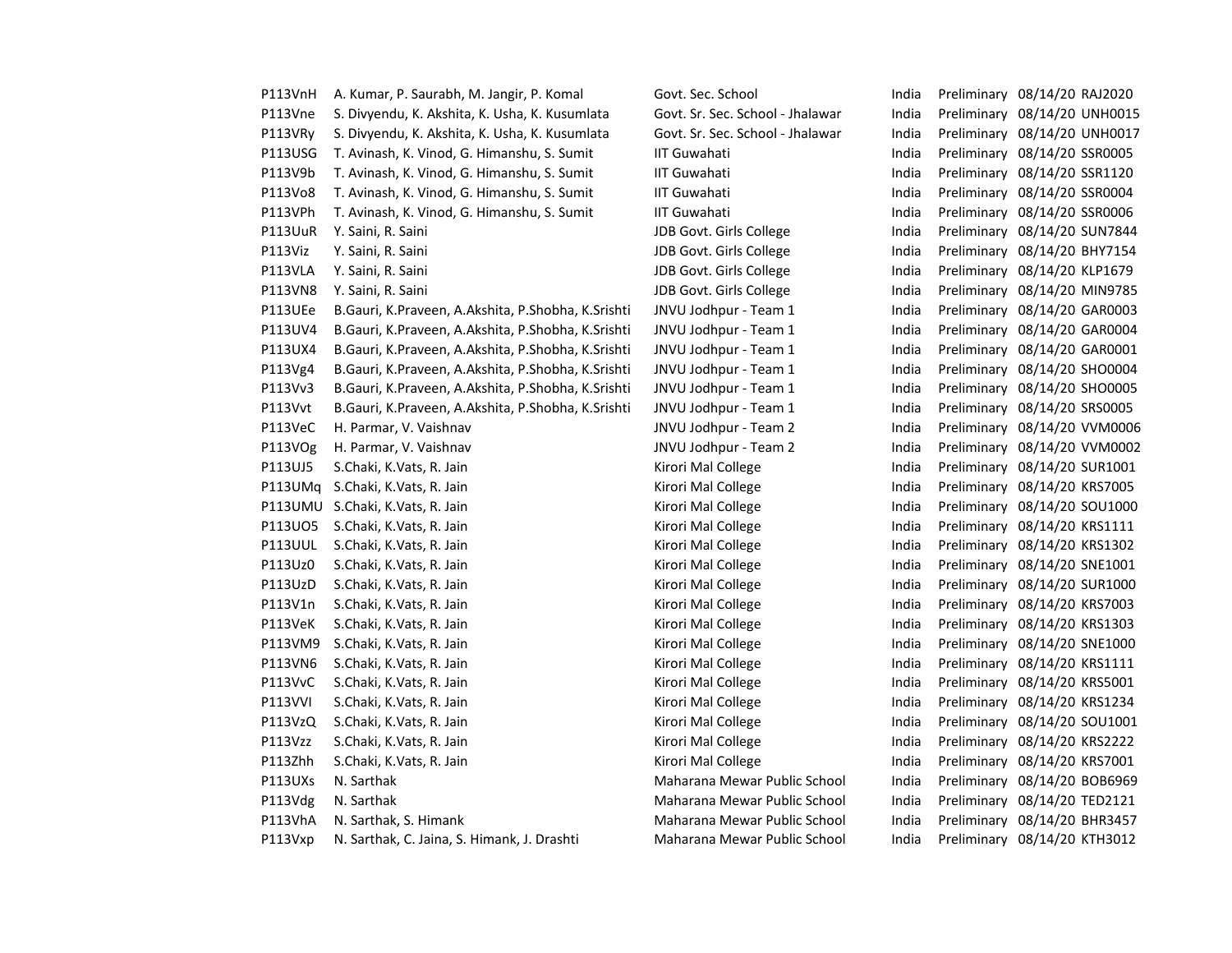| P113Zk7        | N. Sarthak, S. Himank                    | Maharana Mewar Public School       | India | Preliminary 08/14/20 MWR1956 |  |
|----------------|------------------------------------------|------------------------------------|-------|------------------------------|--|
| P113VRb        | M.Yaagna, K. Sumedh, K. Mahesh, V. Niraj | <b>NIT Surat</b>                   | India | Preliminary 08/14/20 NYV2011 |  |
| P113V9J        | V. Gaurav, P. Saini, S. Bano, P. Meena   | <b>RBSE School</b>                 | India | Preliminary 08/14/20 VKS1022 |  |
| P113Vgo        | V. Gaurav, P. Saini, S. Bano, P. Meena   | <b>RBSE School</b>                 | India | Preliminary 08/14/20 VKS1006 |  |
| P113Vic        | V. Gaurav, P. Saini, S. Bano, P. Meena   | <b>RBSE School</b>                 | India | Preliminary 08/14/20 VKS1012 |  |
| P113VMG        | V. Gaurav, P. Saini, S. Bano, P. Meena   | <b>RBSE School</b>                 | India | Preliminary 08/14/20 VKS1021 |  |
| P113VQN        | V. Gaurav, P. Saini, S. Bano, P. Meena   | <b>RBSE School</b>                 | India | Preliminary 08/14/20 VKS2020 |  |
| P113VSD        | V. Gaurav, P. Saini, S. Bano, P. Meena   | <b>RBSE School</b>                 | India | Preliminary 08/14/20 VKS1007 |  |
| P113UED        | M. Aditya                                | Sr. Xavier School - Nevta          | India | Preliminary 08/14/20 ADI0909 |  |
| P113URq        | M. Aditya                                | Sr. Xavier School - Nevta          | India | Preliminary 08/14/20 UFO3000 |  |
| P113Uty        | M. Aditya                                | Sr. Xavier School - Nevta          | India | Preliminary 08/14/20 HRK2020 |  |
| P113V17        | M. Aditya                                | Sr. Xavier School - Nevta          | India | Preliminary 08/14/20 AHP2000 |  |
| P113VI8        | M. Aditya                                | Sr. Xavier School - Nevta          | India | Preliminary 08/14/20 SXS2021 |  |
| P113VsZ        | M. Aditya                                | Sr. Xavier School - Nevta          | India | Preliminary 08/14/20 UFO4000 |  |
| P113UAg        | A. Singh, P. Soni, V. Singh, P. Kanwar   | SRKP Govt. PG College-1            | India | Preliminary 08/14/20 AJY7773 |  |
| <b>P113UGO</b> | A. Singh, P. Soni, V. Singh, P. Kanwar   | SRKP Govt. PG College-1            | India | Preliminary 08/14/20 PNM8079 |  |
| P113Ula        | A. Singh, P. Soni, V. Singh, P. Kanwar   | SRKP Govt. PG College-1            | India | Preliminary 08/14/20 AJY0786 |  |
| P113UsS        | A. Singh, P. Soni, V. Singh, P. Kanwar   | SRKP Govt. PG College-1            | India | Preliminary 08/14/20 VNY6101 |  |
| P113VcD        | A. Singh, P. Soni, V. Singh, P. Kanwar   | SRKP Govt. PG College-1            | India | Preliminary 08/14/20 AJY0010 |  |
| P113UM6        | A. Vyas, G. Vyas, A. Rathore             | SRKP Govt. PG College-2            | India | Preliminary 08/14/20 GAA0051 |  |
| P113V0Y        | A. Vyas, G. Vyas, A. Rathore             | SRKP Govt. PG College-2            | India | Preliminary 08/14/20 GAA0043 |  |
| P113V5B        | A. Vyas, G. Vyas, A. Rathore             | SRKP Govt. PG College-2            | India | Preliminary 08/14/20 GAA0052 |  |
| P113Vnb        | A. Vyas, G. Vyas, A. Rathore             | SRKP Govt. PG College-2            | India | Preliminary 08/14/20 GAA0053 |  |
| P113UIR        | M. Vairavamani, S. Delince               | Tamil Nadu Agricultural University | India | Preliminary 08/14/20 DEL0005 |  |
| P113ULX        | M. Vairavamani, S. Delince               | Tamil Nadu Agricultural University | India | Preliminary 08/14/20 DEL0002 |  |
| P113UOe        | M. Vairavamani, S. Delince               | Tamil Nadu Agricultural University | India | Preliminary 08/14/20 SSM0001 |  |
| <b>P113UOI</b> | M. Vairavamani, S. Delince               | Tamil Nadu Agricultural University | India | Preliminary 08/14/20 VAI0003 |  |
| P113UOt        | M. Vairavamani, S. Delince               | Tamil Nadu Agricultural University | India | Preliminary 08/14/20 VAM1999 |  |
| P113UyX        | M. Vairavamani, S. Delince               | Tamil Nadu Agricultural University | India | Preliminary 08/14/20 VAI0002 |  |
| P113V1Y        | M. Vairavamani, S. Delince               | Tamil Nadu Agricultural University | India | Preliminary 08/14/20 TNA1000 |  |
| P113V3v        | M. Vairavamani, S. Delince               | Tamil Nadu Agricultural University | India | Preliminary 08/14/20 VAM1997 |  |
| P113VfL        | M. Vairavamani, S. Delince               | Tamil Nadu Agricultural University | India | Preliminary 08/14/20 VAM2002 |  |
| P113VfV        | M. Vairavamani, S. Delince               | Tamil Nadu Agricultural University | India | Preliminary 08/14/20 DEL0004 |  |
| P113VjF        | M. Vairavamani, S. Delince               | Tamil Nadu Agricultural University | India | Preliminary 08/14/20 VAI0004 |  |
| P113VRP        | M. Vairavamani, S. Delince               | Tamil Nadu Agricultural University | India | Preliminary 08/14/20 TNA2000 |  |
| P113Vt9        | M. Vairavamani                           | Tamil Nadu Agricultural University | India | Preliminary 08/14/20 MVM0002 |  |
| P113VtF        | M. Vairavamani, S. Delince               | Tamil Nadu Agricultural University | India | Preliminary 08/14/20 VAI0005 |  |
| P113VWX        | M. Vairavamani, S. Delince               | Tamil Nadu Agricultural University | India | Preliminary 08/14/20 VAM2001 |  |
| P113VyB        | M. Vairavamani, S. Delince               | Tamil Nadu Agricultural University | India | Preliminary 08/14/20 DEL0003 |  |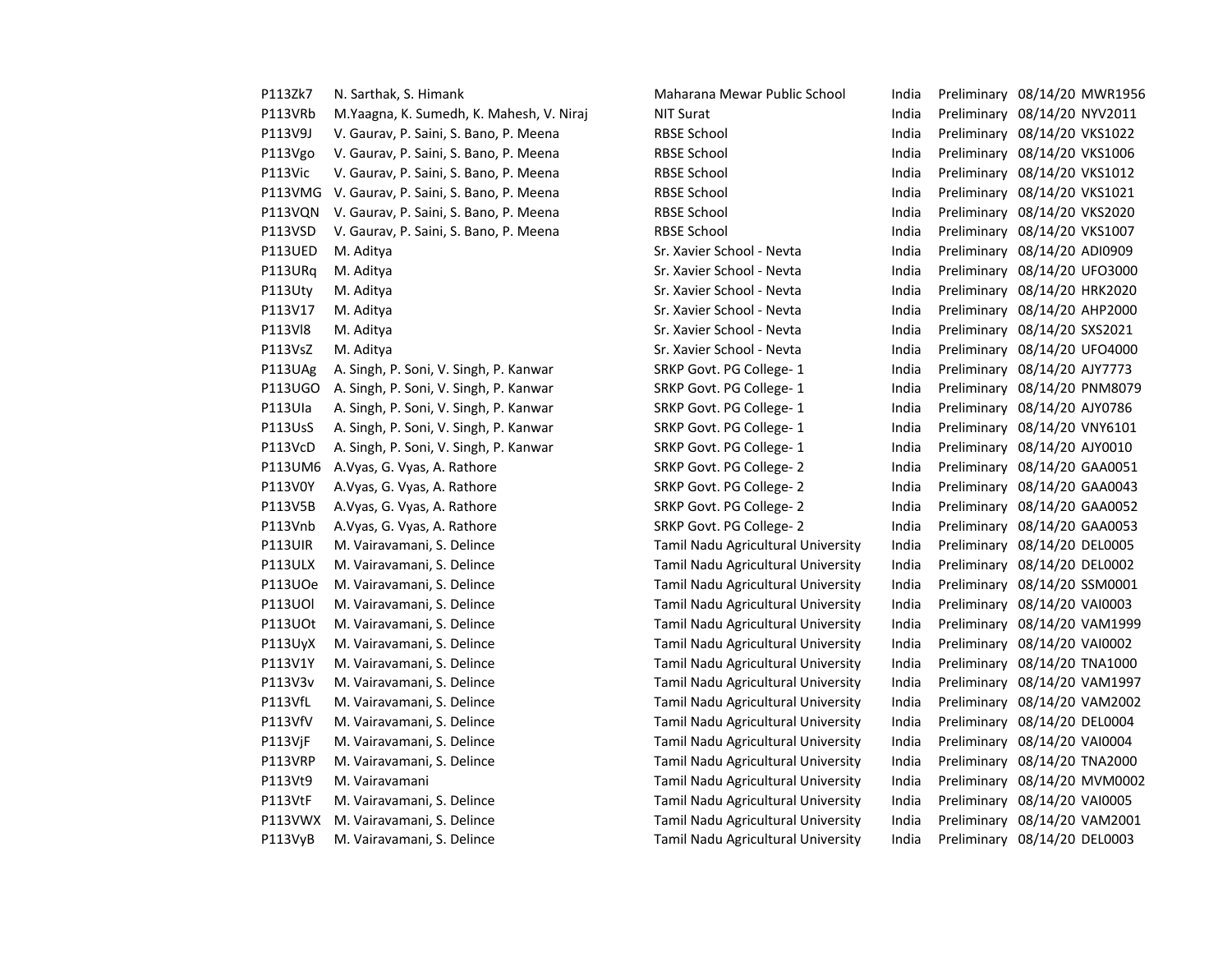| P113Uz5 | M. Nikita                                          | University Maharani's College    | India | Preliminary 08/14/20 PRP0031 |
|---------|----------------------------------------------------|----------------------------------|-------|------------------------------|
| P113Vbm | M. Nikita                                          | University Maharani's College    | India | Preliminary 08/14/20 PRP0029 |
| P113Vft | M. Nikita                                          | University Maharani's College    | India | Preliminary 08/14/20 PRP0030 |
| P113VqU | M. Nikita                                          | University Maharani's College    | India | Preliminary 08/14/20 PRP0032 |
| P113Vtl | M. Nikita                                          | University Maharani's College    | India | Preliminary 08/14/20 PRP0028 |
|         |                                                    |                                  |       |                              |
|         |                                                    |                                  |       |                              |
| P114uh5 | S. Mahajan, B. Parth                               | Fergusson College                | India | Preliminary 08/19/20 FCP0030 |
| P114ume | S. Mahajan, B. Parth                               | Fergusson College                | India | Preliminary 08/19/20 FER0010 |
| P114taA | R. Kumar, P. Purushottam                           | Govt. Dungar College             | India | Preliminary 08/19/20 BVN3318 |
| P114tj3 | R. Kumar, P. Purushottam                           | Govt. Dungar College             | India | Preliminary 08/19/20 GVC3318 |
| P114tNy | R. Kumar, P. Purushottam                           | Govt. Dungar College             | India | Preliminary 08/19/20 VJH3318 |
| P114taS | A. Kumar, P. Saurabh, M. Jangir, P. Komal          | Govt. Sec. School                | India | Preliminary 08/19/20 SPC1998 |
| P114tbD | A. Kumar, P. Saurabh, M. Jangir, P. Komal          | Govt. Sec. School                | India | Preliminary 08/19/20 MOM2020 |
| P114tD3 | A. Kumar, P. Saurabh, M. Jangir, P. Komal          | Govt. Sec. School                | India | Preliminary 08/19/20 AKP1969 |
| P114tQT | S. Divyendu, K. Akshita, K. Usha, K. Kusumlata     | Govt. Sr. Sec. School - Jhalawar | India | Preliminary 08/19/20 UNH0019 |
| P114uci | S. Divyendu, K. Akshita, K. Usha, K. Kusumlata     | Govt. Sr. Sec. School - Jhalawar | India | Preliminary 08/19/20 UNH0020 |
| P114u6l | T. Avinash, K. Vinod, G. Himanshu, S. Sumit        | <b>IIT Guwahati</b>              | India | Preliminary 08/19/20 SSR0809 |
| P114uig | T. Avinash, K. Vinod, G. Himanshu, S. Sumit        | <b>IIT Guwahati</b>              | India | Preliminary 08/19/20 SSR0012 |
| P114u7f | Y. Saini, R. Saini                                 | JDB Govt. Girls College          | India | Preliminary 08/19/20 ASU2008 |
| P114ubc | Y. Saini, R. Saini                                 | JDB Govt. Girls College          | India | Preliminary 08/19/20 SAI1000 |
| P114sZT | B.Gauri, K.Praveen, A.Akshita, P.Shobha, K.Srishti | JNVU Jodhpur - Team 1            | India | Preliminary 08/19/20 SRS0004 |
| P114tf4 | B.Gauri, K.Praveen, A.Akshita, P.Shobha, K.Srishti | JNVU Jodhpur - Team 1            | India | Preliminary 08/19/20 SHO0007 |
| P114tnJ | B.Gauri, K.Praveen, A.Akshita, P.Shobha, K.Srishti | JNVU Jodhpur - Team 1            | India | Preliminary 08/19/20 SHO0008 |
| P114udm | H. Parmar, V. Vaishnav                             | JNVU Jodhpur - Team 2            | India | Preliminary 08/19/20 VVM0007 |
| P114t8w | S.Chaki, K.Vats, R. Jain                           | Kirori Mal College               | India | Preliminary 08/19/20 KRS1901 |
| P114tGd | S.Chaki, K.Vats, R. Jain                           | Kirori Mal College               | India | Preliminary 08/19/20 KRS5432 |
| P114tku | S.Chaki, K.Vats, R. Jain                           | Kirori Mal College               | India | Preliminary 08/19/20 TAE1000 |
| P114tqa | S.Chaki, K.Vats, R. Jain                           | Kirori Mal College               | India | Preliminary 08/19/20 KRS1101 |
| P114txn | S.Chaki, K.Vats, R. Jain                           | Kirori Mal College               | India | Preliminary 08/19/20 KRS1902 |
| P114umB | S.Chaki, K.Vats, R. Jain                           | Kirori Mal College               | India | Preliminary 08/19/20 KRS9999 |
| P114uph | S.Chaki, K.Vats, R. Jain                           | Kirori Mal College               | India | Preliminary 08/19/20 KRS1234 |
| P114ugr | S.Chaki, K.Vats, R. Jain                           | Kirori Mal College               | India | Preliminary 08/19/20 SRK7777 |
| P114usa | S.Chaki, K.Vats, R. Jain                           | Kirori Mal College               | India | Preliminary 08/19/20 KRS3331 |
| P114uta | S.Chaki, K.Vats, R. Jain                           | Kirori Mal College               | India | Preliminary 08/19/20 KRS7257 |
| P114tFL | N. Sarthak, C. Jaina, S. Himank, J. Drashti        | Maharana Mewar Public School     | India | Preliminary 08/19/20 FIT5532 |
| P114tkO | N. Sarthak, C. Jaina, S. Himank, J. Drashti        | Maharana Mewar Public School     | India | Preliminary 08/19/20 PSF2258 |
| P114tOh | N. Sarthak, C. Jaina, S. Himank, J. Drashti        | Maharana Mewar Public School     | India | Preliminary 08/19/20 PAS3021 |
| P114tA1 | M.Yaagna, K. Sumedh, K. Mahesh, V. Niraj           | <b>NIT Surat</b>                 | India | Preliminary 08/19/20 YKM0007 |